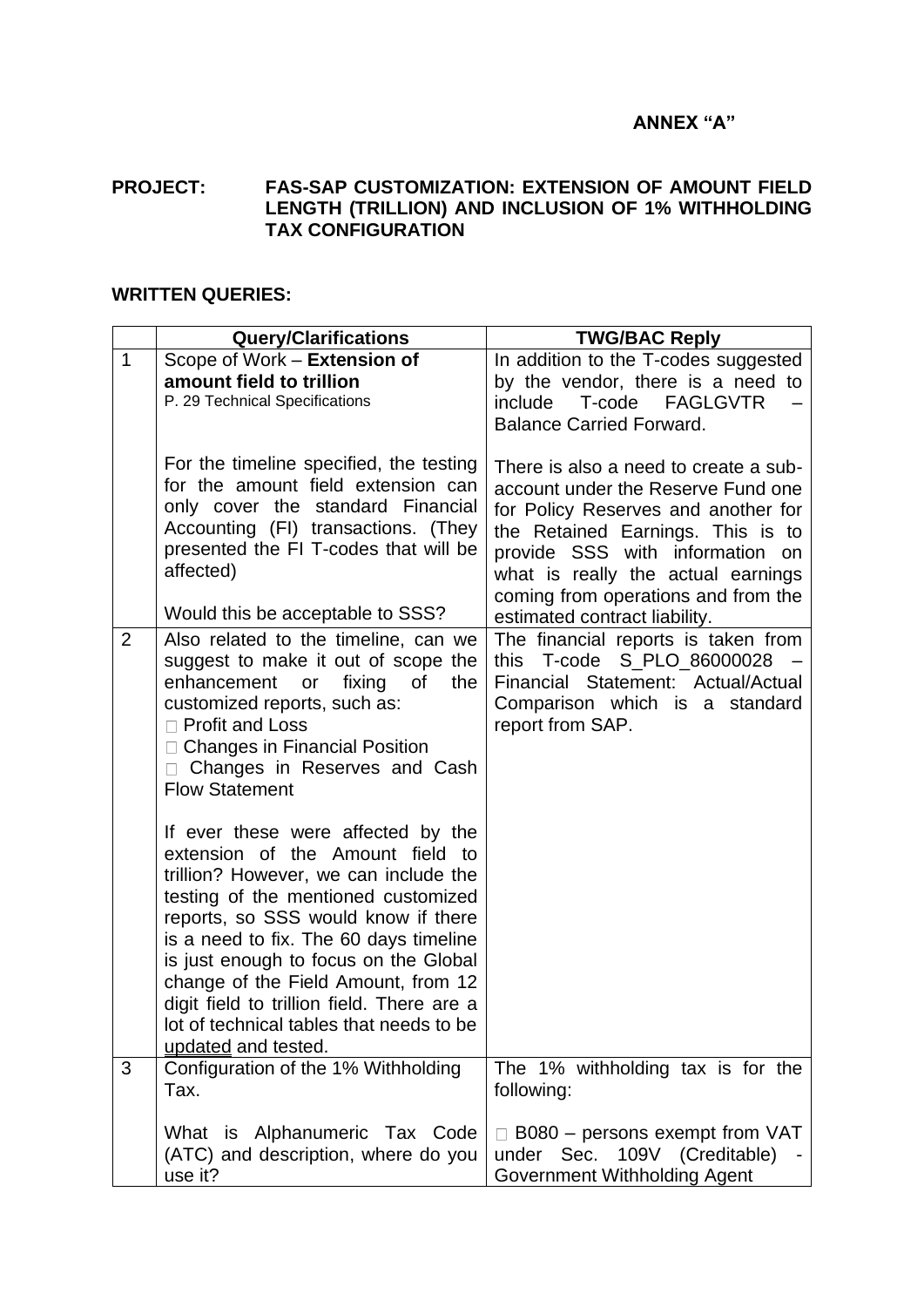|   | <b>Query/Clarifications</b>                                                                                                                                                                                                                                                                                                               | <b>TWG/BAC Reply</b>                                                                                                                                                                                                                                                                                                                                                                                        |
|---|-------------------------------------------------------------------------------------------------------------------------------------------------------------------------------------------------------------------------------------------------------------------------------------------------------------------------------------------|-------------------------------------------------------------------------------------------------------------------------------------------------------------------------------------------------------------------------------------------------------------------------------------------------------------------------------------------------------------------------------------------------------------|
|   |                                                                                                                                                                                                                                                                                                                                           | $\Box$ B084 – persons exempt from VAT<br>under Sec. 109V (Final)                                                                                                                                                                                                                                                                                                                                            |
|   | Is this stored in a standard table in<br>SAP, where<br>all the<br>tax<br>codes<br>configured are stored?                                                                                                                                                                                                                                  | Effectivity of which is from July 1,<br>2020 to June 30, 2023 per Revenue<br>Regulation No. 2-2021.                                                                                                                                                                                                                                                                                                         |
|   | If the answer is yes, then we can<br>include the configuration of the 1%<br>withholding tax in the<br>60<br>days<br>timeline.                                                                                                                                                                                                             | Yes, it is stored in T-code SE16N<br>for SAP Administration<br>available<br>where the list of tax codes can be<br>generated (T059Z)                                                                                                                                                                                                                                                                         |
| 4 | For the incorporation of the new ATC<br>code in the BIR Alpha Listing Report,<br>can we make this an out of scope for<br>the 60 days timeline?                                                                                                                                                                                            | The Alpha listing is taken from the<br>reports. Further, the following T-<br>Codes are affected by this change:                                                                                                                                                                                                                                                                                             |
|   | We may include this in the testing to<br>determine if this was affected by the<br>additional<br>configuration,<br>however,<br>again, the fixing of the report may<br>take some time and the 60 days<br>timeline may not be enough.                                                                                                        | $\Box$ XK01 – Creation of new vendor<br>codes<br>$\Box$ XK02 - Update/change vendor<br>details<br>FV60 - Enters tax details in<br>$\Box$<br>withholding tax information<br><b>ZFIR0001</b><br>Analysis<br>$\equiv$ .<br>0f<br>withholding taxes (BIR Withholding<br>Tax Report per GL Account)<br>$\Box$ ZFIR0005 - Monthly Remittance<br>Report<br>S_P00_07000134 - Printing of<br><b>Tax Certificates</b> |
| 5 | <b>Payment Terms:</b><br>P. 22 Specific conditions of Contract<br>Can we suggest the following<br>payment terms for this engagement:<br><b><i>INVIVENT OF TERMS</i></b><br><b>Proposed Payment Terms:</b><br>30%<br>Mobilization<br><b>Upon Contract Signing</b><br>DEV<br>End of First Month<br>50%<br>QA/PRD<br>End of 2nd Month<br>20% | COA Circular No. 82-177<br>dated<br>March 4, 1982, prohibits against<br>advance payment on government<br>Further, said<br>contracts.<br>circular<br>requires that payments shall be<br>made only after services had been<br>rendered or delivered, duly inspected<br>and accepted as certified by the<br>officials concerned.                                                                               |
| 6 | <b>Technical Questions:</b>                                                                                                                                                                                                                                                                                                               |                                                                                                                                                                                                                                                                                                                                                                                                             |
|   | □ SSS are maintaining 3 or more<br>company codes like SSS, EC and<br>other company codes. Where are<br>these company codes residing (on 1<br>SAP instance and same database)?<br>Database/Instance/1<br>Client:<br><b>SAP</b>                                                                                                             | $\Box$ Yes, the different company codes<br>are residing in 1 instance and same<br>database and server.                                                                                                                                                                                                                                                                                                      |
|   | SSS/EC/Other company codes<br>Are the changes restricted to SSS<br>$\mathbf{L}$                                                                                                                                                                                                                                                           | Considering that the change will                                                                                                                                                                                                                                                                                                                                                                            |